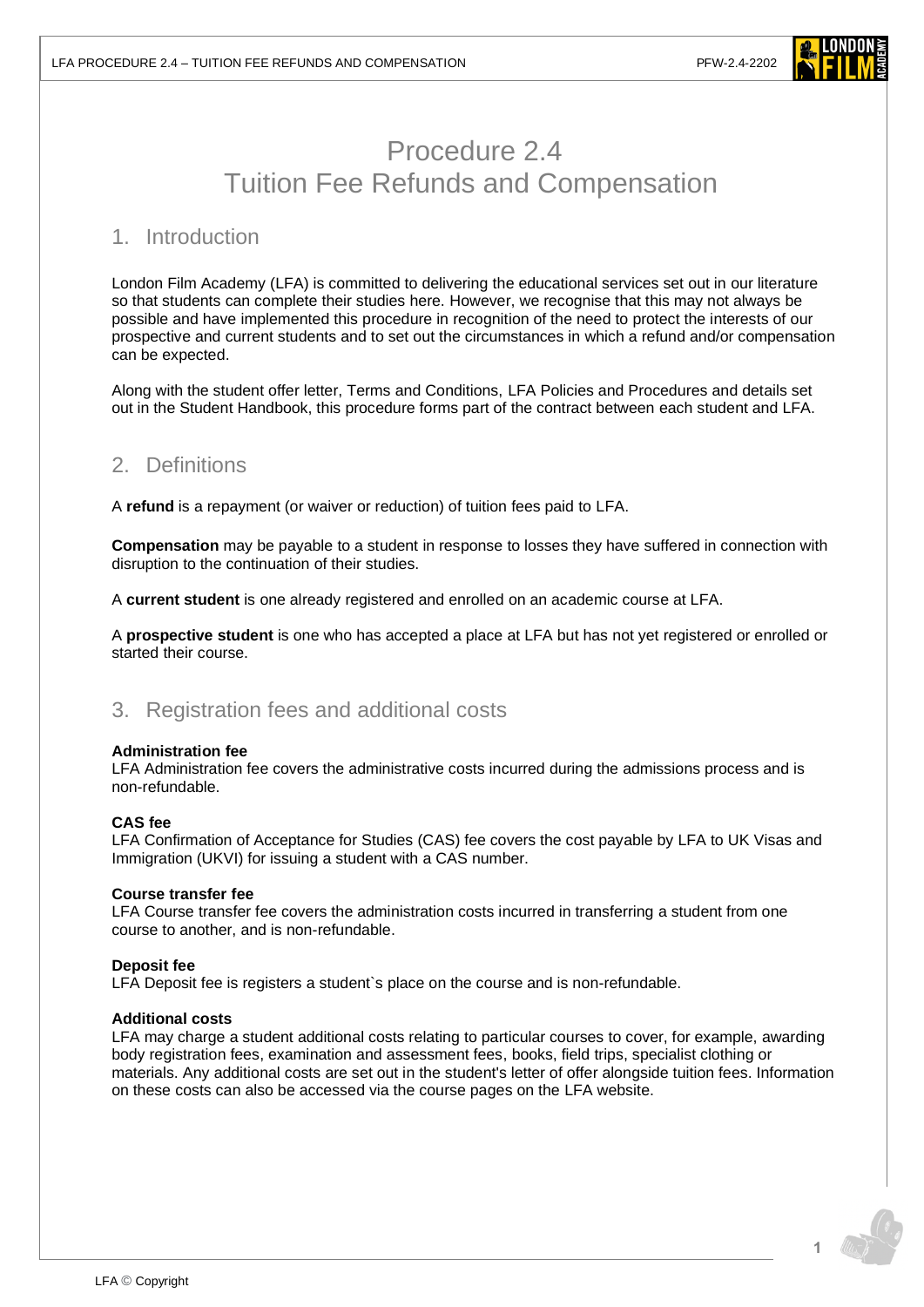

### 4. Fee increases

### **Regulated fees**

Undergraduate tuition fees for home students are regulated by the UK government. LFA reserves the right to increase these fees on an annual basis in line with the maximum increase permitted by the UK government. Such fee increases will apply to all modes of study, including repeat years of study.

### **Unregulated fees**

LFA reserves the right to increase unregulated tuition fees on an annual basis. LFA will endeavour to limit each increase to no more than five per cent above the previous year's fees but students must acknowledge that, from time to time, a greater increase could be made. Such fee increases will apply to all modes of study, including repeat years of study.

### **Fees increases**

LFA will only apply a fees increase in respect of new students and will not increase tuition fees during the course of an academic year for current and prospective students.

### 5. Student loans (Eligible students only)

#### **Loan status**

Students may be permitted to enrol on a course prior to confirmation that their Student Loan Company (SLC) application has been approved, but do so at their own risk. In such cases the student must provide evidence that their SLC application has been submitted by no later than the course induction day. Furthermore, if within eight weeks of the course commencement date the student has still not received SLC loan approval and has not otherwise paid their tuition fees or confirmed sponsorship, LFA may terminate registration.

#### **Responsibility**

The student is responsible for entering the correct course and fee information when applying to the SLC for support. Applications for support must be made for each year of study for the correct course, course year and amount. Students are strongly encouraged to apply for student loan funding well in advance of the start of the academic year.

#### **Additional study**

The SLC normally provides loan funding for a first undergraduate degree for the number of years' duration of the programme plus one (1) year. The student will be personally liable for any additional years of study, or for any years of study that may not be funded by the SLC due to previous study at another institution.

Loans for post-graduate study are also available. As with undergraduate loans, the student will be personally liable for any additional years of study beyond the loan terms, or for any years of study that may not be funded by the SLC due to previous study at another institution.

# 6. Planned termination

LFA may be faced with circumstances where the Student Protection Plan is triggered and the delivery of a course cannot continue. (for example because it is not financially viable to continue).

LFA recognises its responsibility to protect the interests of its prospective and current students in the event that commencement or continuation of study is not possible.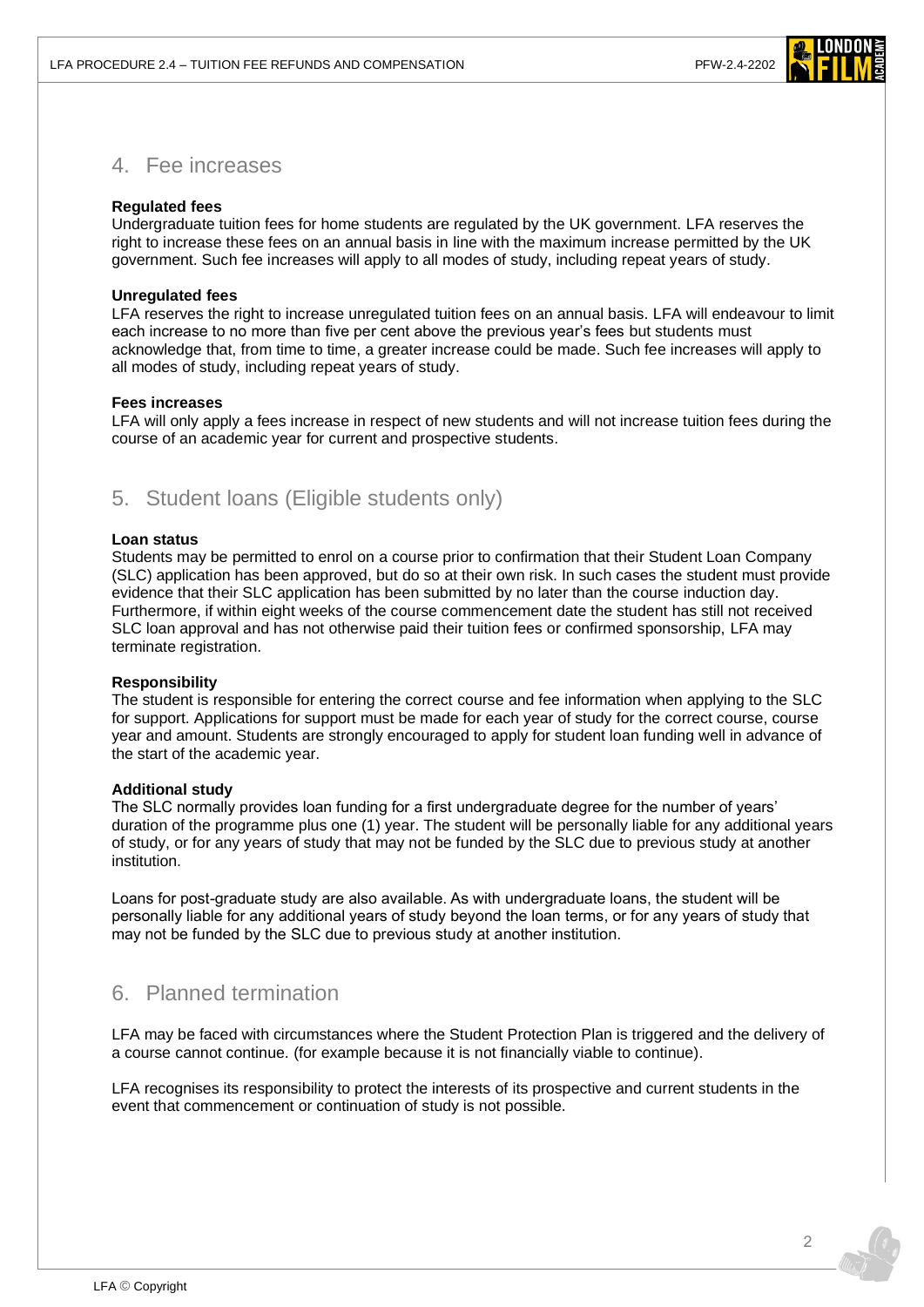

Measures that would be taken include:

- providing advice and assistance so that students can decide whether to transfer to another programme or seek to continue their studies with an alternative provider
- enabling current students who do not wish to continue their studies to leave LFA with an 'exit award' which reflects their level of attainment
- ensuring that any student in receipt of bursary funding is able to continue to receive that funding if they transfer to another course or continue their studies at an alternative provider
- implementing a refund and compensation response that reflects the particular circumstances of individual students - see sections 7-11 below for more details.

# 7. Events beyond the control of LFA

Any event **beyond the reasonable control** of the LFA is a Force Majeure Event. Force Majeure Events shall include (but are not limited to) such events as an act of God, fire, flood, storm, other natural disaster, nuclear disaster, threat of war, war, riot, civil unrest, act of terrorism, strikes, industrial action and disputes, outbreak of epidemic or pandemic disease, failure of utility service or transportation. See *[LFA](https://www.londonfilmacademy.com/LFA_Terms_Conditions.pdf)  [Terms and Conditions](https://www.londonfilmacademy.com/LFA_Terms_Conditions.pdf)* clause 14 for more information.

### 8. Refunds

### **Eligibility**

LFA may make a tuition fee refund if a student:

- is in the cooling off period: If the student Agreement with the LFA was formed entirely by means of distance communications (by post or email) without the student meeting face to face with a member of staff, the student has the right to cancel their Agreement with the LFA and obtain a full refund at any time within 14 days of the date on which they accepted their place formally (the cooling off period).  They do not have to give a reason for cancelling
- cancels their place on any course at least four (4) weeks before the course commencement date where the notification of cancellation is received by the LFA in writing unless the reason set out in the next bullet point applies. Any refund is less any non-refundable deposit and subject to the Administration Fee
- is an international student requiring a visa to study in the UK and their application, made in good faith and within the timelines and guidance the LFA provides, is unsuccessful, the LFA will refund the full amount paid including the Deposit Fee less the Administration Fee upon presentation of the official documentation from their local embassy or consulate and a copy of their visa application
- has made an overpayment (self-funding only)
- is affected by closure or relocation of a course.

The LFA will not make a tuition fee refund if the student: 

- withdraws from the course
- has their place terminated by the LFA.

In exceptional circumstances a refund of the Deposit or Full Fee for the course shall be made solely at the discretion of the LFA. The student should contact the Admissions Team at [Admissions@londonfilmacademy.com](mailto:Admissions@londonfilmacademy.com)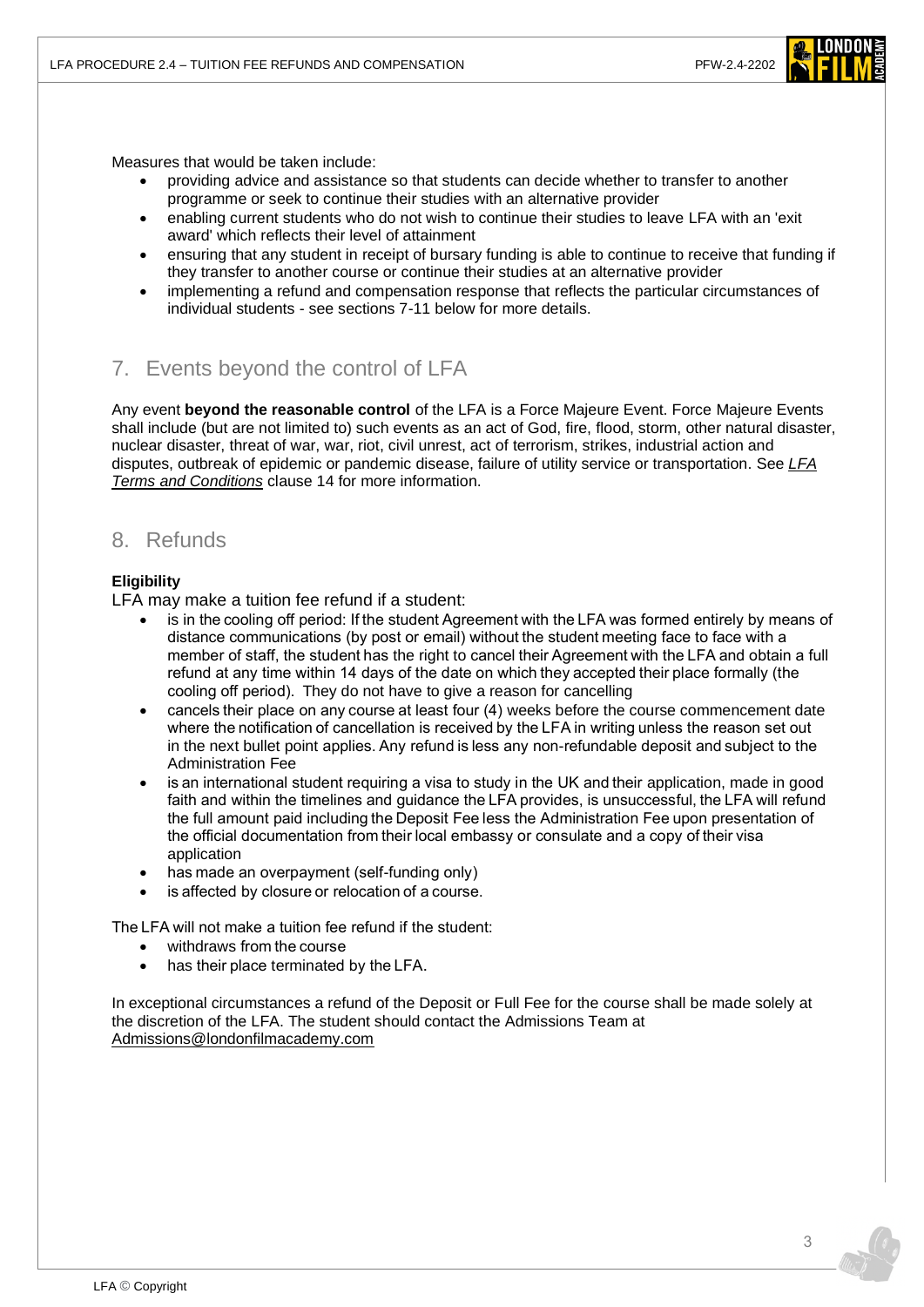LFA PROCEDURE 2.4 – TUITION FEE REFUNDS AND COMPENSATION PFW-2.4-2202



# 9. Calculation

|  |  | The level of refund entitlement will depend on specific circumstances: |
|--|--|------------------------------------------------------------------------|
|  |  |                                                                        |

| Date of Cancellation/<br>Withdrawal /Termination                                                                                                              | % of annual tuition<br>fee refund due if Student<br>cancels or withdraws | % of annual tuition fee due if<br>the LFA terminates |  |  |
|---------------------------------------------------------------------------------------------------------------------------------------------------------------|--------------------------------------------------------------------------|------------------------------------------------------|--|--|
| Failure to enrol due to predicted grades being<br>lower than entry requirements                                                                               | 100% refund*<br>including Deposit Fee                                    | 100% refund*<br>including Deposit Fee                |  |  |
| 14 day cooling off period                                                                                                                                     | 100% refund*<br>including Deposit Fee                                    | 100% refund*<br>including Deposit Fee                |  |  |
| 4 weeks before the start date of the course                                                                                                                   | 100% refund $*$<br>less Deposit Fee                                      | 100% refund* including<br>Deposit Fee                |  |  |
| Visa refusal less than 4 weeks before<br>the start date of the course                                                                                         | 100% refund*<br>less Deposit Fee                                         | 100% refund* including<br>Deposit Fee                |  |  |
| Less than 4 weeks before<br>the start date of the course                                                                                                      | 0% refund                                                                | 100% refund* including<br>Deposit Fee                |  |  |
| After start date trimester 1<br>to end date of trimester 1                                                                                                    | 0% refund                                                                | Up to 67% refund on a<br>pro rata basis**            |  |  |
| After start date of trimester 2<br>to end date of trimester 2                                                                                                 | 0% refund                                                                | Up to 33% refund on a<br>pro rata basis**            |  |  |
| After start date of trimester 3<br>to end date of trimester 3                                                                                                 | 0% refund                                                                | Up to 0% refund on a<br>pro rata basis**             |  |  |
| After start date of a short course<br>to end date of short course                                                                                             | 0% refund                                                                | Up to 100% refund on a<br>pro rata basis**           |  |  |
| * refunds are subject to an Administration Fee and will never exceed the actual amount paid<br>and fees are collected before the start of each academic year. |                                                                          |                                                      |  |  |

\*\* If the LFA terminates mid-way through a trimester or short course a refund is issued on a pro rata basis based on calendar days of the term period. For example, if the LFA terminates half-way through trimester 1 then a 83.5% refund will be issued.

### 10. Payment

Refunds are paid by bank transfer and will only be made to the original source of funding (i.e. SLC, external sponsor or the student personally). Any refund due to the student personally will be paid to the country and account from which the tuition fees were originally paid.

# 11. Compensation

### **Scope**

LFA aims to ensure that the student learning experience is delivered as described in its literature (e.g. Website, Student Handbook and Prospectus). LFA will endeavour to avoid making changes to course content, location or mode of delivery, but where this is unavoidable, will act to mitigate the effects on students.

### **Compensation principles**

LFA adopt the compensation principles used by the Office of the Independent Adjudicator (OIA) and will consult with the students to develop a compensation plan relevant to the circumstances. This may include:  

• actual foreseeable, evidential and reasonable financial loss incurred by students (e.g. loan interest, travel costs, etc)